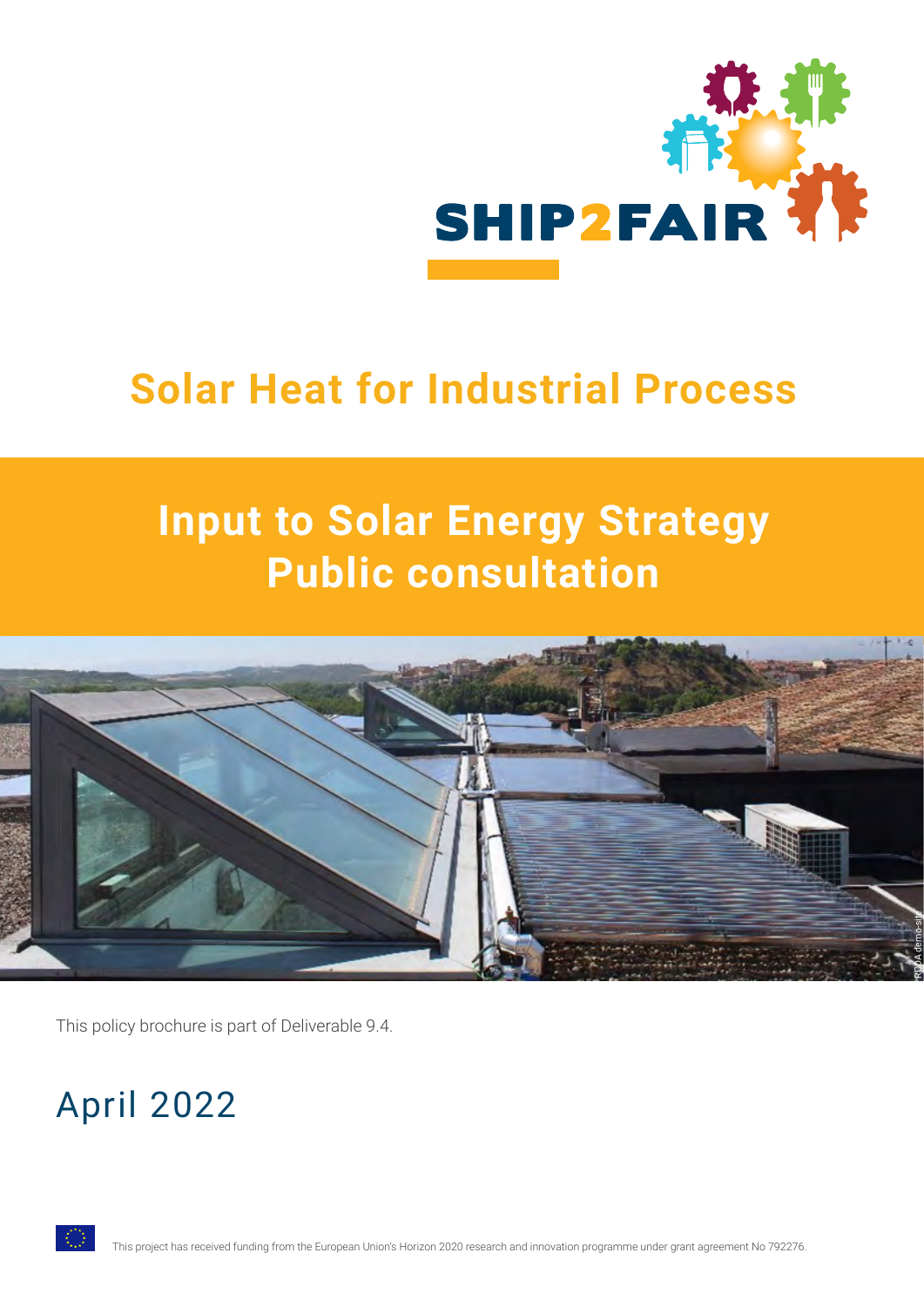

#### **About SHIP2FAIR**

SHIP2FAIR is a project developed by 15 partners from all over Europe supported by the European Commission. It aims to foster the integration of solar heat in industrial processes of the agro–food industry including by developing and demonstrating a set of tools (referred to in this input).

We give this input to the public consultation with respect to the solar thermal heat industry.

#### **Policy recommendations**

Even if the Solar Thermal technologies (flat plate, evacuated tubes, linear Fresnel, …) are commercial technologies, Solar Heat for Industrial Processes (SHIP) remains in the early stages of development<sup>1</sup>. It has enormous potential for growth, with 280 GW<sub>th</sub> possible by 2030 according to trade association 'Solar Heat Europe<sup>'2</sup>. One of SHIP's main advantages is its potential to ensure an affordable and constant price of heat during the system's lifetime, typically 25 years.

The industrial sector accounts for approximately 30% of the total energy consumption in OECD countries<sup>3</sup>, a share of which is needed for heating and cooling buildings and for performing manufacturing steps requiring temperatures up to 350°C. Globally, half of industry's heat needs are for temperatures up to this level. This temperature range can be addressed with non-concentrated solar thermal technologies (50°C – 180°C) and concentrated solar thermal technologies (>130°C).

Despite SHIP's advantages, its current share of global industrial heat supply is still negligible, accounting for less than 0.02% in 2020<sup>4</sup>. The main barriers to its deployment in industry lie in a lack of policy support and investor awareness and confidence, the latter being due partly to low supply chain maturity<sup>5</sup>. Yet the necessity to tackle global warming and contain skyrocketing energy prices makes SHIP a promising option.

[430 entries worldwide in the SHIP-PLANTS.info database](http://ship-plants.info/)

 [<sup>&#</sup>x27;Energising Europe with solar heat - A Solar Thermal Roadmap for Europe',](https://ec.europa.eu/info/law/better-regulation/have-your-say/initiatives/13338-EU-solar-energy-strategy/details/F3241896_en) Solar Heat Europe, April 2022

<sup>&</sup>lt;sup>3</sup> IEA Solar Heating and Cooling Technology Collaboration Programme, <u>Technology Position Paper: Solar Heat Integrations in Industrial Processes</u>, May 2020<br><sup>4</sup> International Energy Agency, <u>[Tracking Industry 2021 Report](https://www.iea.org/reports/tracking-industry-2021)</u>,

<sup>5</sup> Ibid.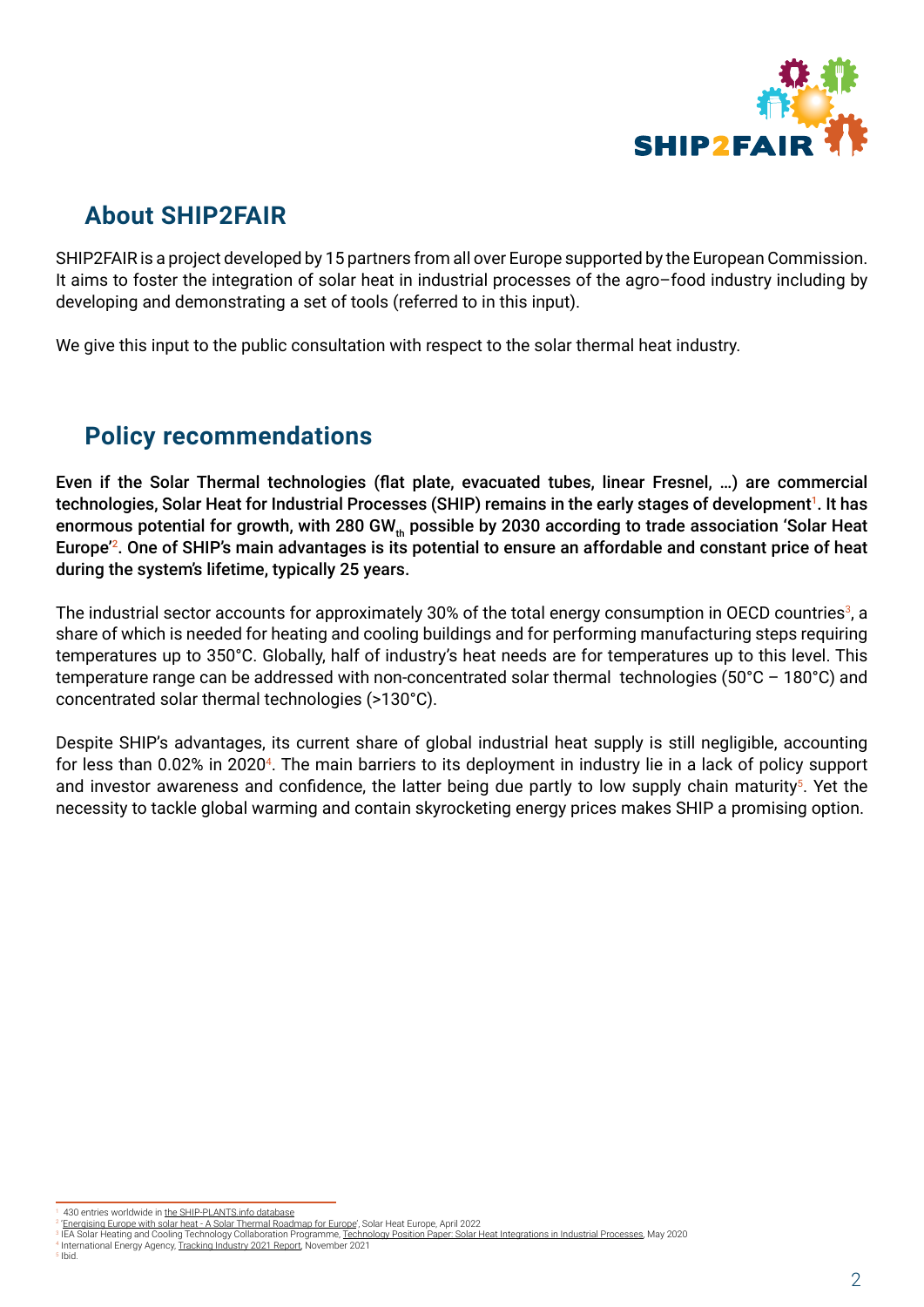

SHIP2FAIR, a Horizon 2020 project focused on integrating SHIP to the agro–food sector, makes the following recommendations to facilitate SHIP's expansion:

- $\rightarrow$  A mandate in each Member State for industrial companies to generate 10% of their process heat needs from solar thermal by 2030 in line with Solar Heat Europe's position $^{\circ}$ .
- **→ CAPEX subsidies for SHIP: CAPEX of SHIP plants is quite high regarding** other competing technologies and there is a need to find new funding sources, especially for SMEs in Europe. Many European countries have already set grants for reducing the investment and/or preferential loans $^{\scriptscriptstyle\top}$ .
- $\rightarrow$  Third-party ownership and -financing of systems. Financing has been recognized as major barrier to the uptake of solar thermal technology in industrial processes due to high upfront costs and unaccounted externalities, as well as the continued use of fossil fuel subsidies in many parts of the world $^{\scriptscriptstyle 8}$ .
- $\rightarrow$  Promoting standards, quidelines and tools for SHIP certification. Even if each plant is unique, a common standard/rules can be applied in order to reduce the engineering studies and therefore limit the costs. SHIP2FAIR has developed software to support design guidelines and optimize and replicate solar thermal systems in for widespread use in industrial processes (refer to Box 3).
- $\rightarrow$  Promoting digitalization in SHIP in order to optimize the energy production and its integration in the process. For example, the solar resource forecast, a thermal storage and a smart control of the industrial process will reduce the solar thermal energy thrown away. Public bodies should also encourage industrial enterprises to collect valuable data for SHIP project development.

Presented by SHE President Costas Travasaros on [29 March 2022](https://ec.europa.eu/info/events/towards-eu-solar-energy-strategy-2022-mar-29_en)

Collection of available solar process heat related national and trans-national research and funding programs, SHC – IEA, Task 64 IV, Deliverable DE1 8 REN21, [Renewables Global Status Report,](https://www.ren21.net/gsr2022-peer-review-is-now-live/) April 2022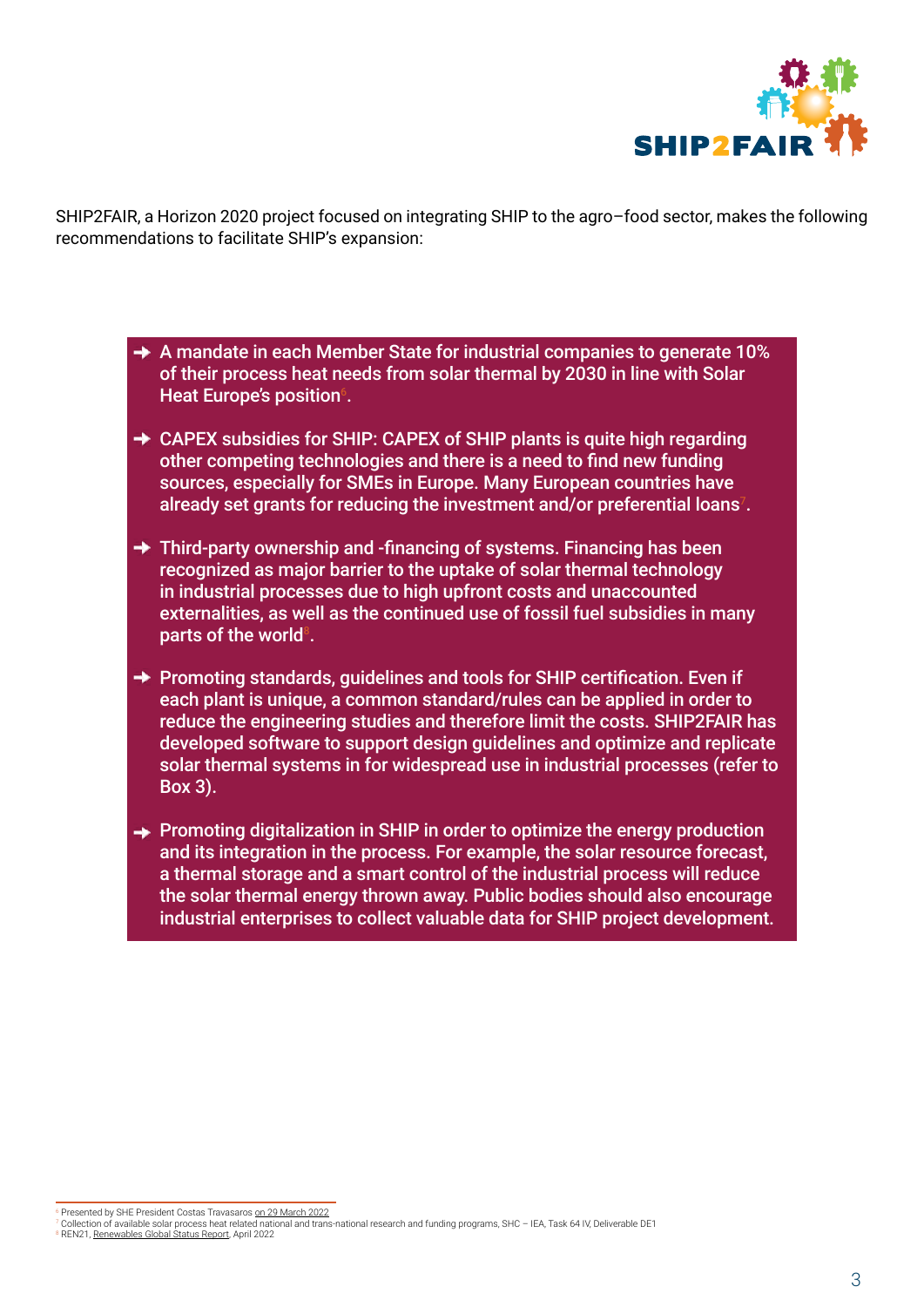

Support policies will be a key factor to reinforce the adoption of energy efficiency measures in industrial enterprises and allow for a greater deployment of SHIP across Europe. As REN21 has shown, political and institutional barriers include weak institutional structures and complex, fragmented markets which are not well understood, inadequate data sources on the types and amounts of energy needed to meet renewable heating and cooling (RHC) needs<sup>9</sup>. Finally, current policy frameworks are built around fossil fuels and policymakers have little awareness about the effects of using fossil fuels in heating and cooling on the climate.

To reach a share of 10% by 2030, we call for obligations for certain industries with heat demand matched to the temperatures and quantities that SHIP can supply to incorporate solar thermal heat into their processes. The campaign Solarise Heat [\(solariseheat.eu](https://solariseheat.eu/)) calls for measures to deliver 200 TWh of solar heat for industry per year by 2030, from an installed capacity estimated at 140 GW<sub>th</sub>. Indeed, Solar Heat Europe expects industry to be the segment that must see the most growth to reach the campaign's 2030 or 2050 targets (see Figure 1)<sup>10</sup>. The 280 GW<sub>th</sub> foreseen to be installed by 2030 would meet the needs "of an industrial sector such as food, drinks and tobacco, which uses predominantly low and medium temperature heat"<sup>11</sup>.



Figure 1 - solar heat's future trends in Europe, according to Solar Heat Europe's April 2022 Roadmap

Through investment grants in France and the solar heat tariff in the Netherlands, several multi-MW SHIP plants have been commissioned over the last few years, and SHIP costs have decreased by two-thirds in six years (see Box  $1$ )<sup>12</sup>. Large-scale projects have low specific costs than smaller projects.

REN21, [Renewables Global Status Report](https://www.ren21.net/gsr2022-peer-review-is-now-live/), April 2022

<sup>10</sup> Solar Heat Europe, ['Energising Europe with Solar Heat: A Solar Thermal Roadmap for Europe](https://ec.europa.eu/info/law/better-regulation/have-your-say/initiatives/13338-EU-solar-energy-strategy/details/F3241896_en)', April 2022 l<sub>bid</sub>

<sup>&</sup>lt;sup>12</sup> Solar Payback, ['Cost Trends of Solar Energy for Heat in Industry'](https://www.solrico.com/fileadmin/solrico/media/doc/Solar_payback/Flyer_SHIP_Cost_Trends_August_2021.pdf), August 2021 4 and the state of the state of the state of the state of the state of the state of the state of the state of the state of the state of th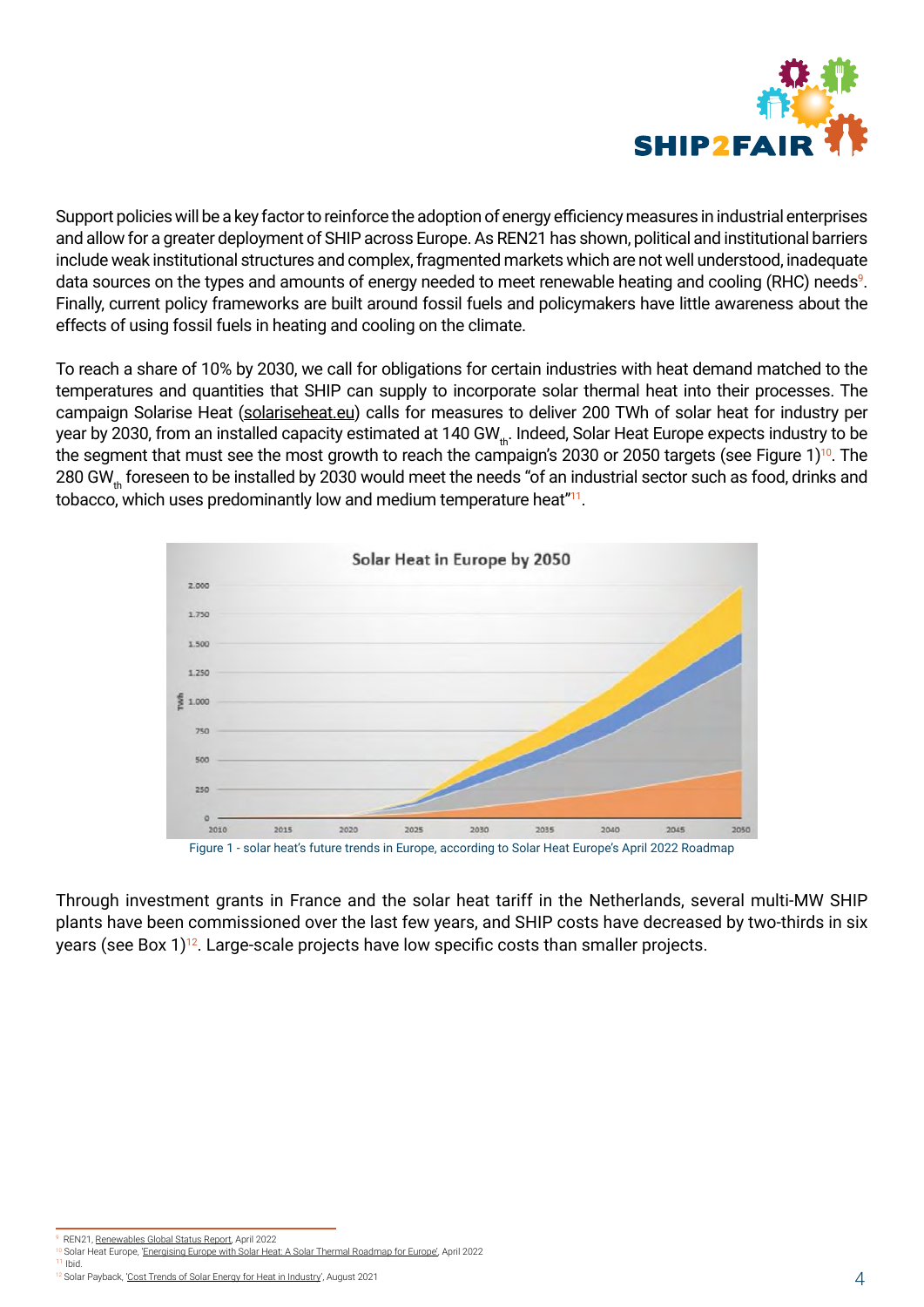

CAPEX grants are the most common form of support for SHIP, and according to the IEA Solar Heating and Cooling Technology Collaboration Programme, this form of support is also the most appreciated<sup>13</sup>. The report claims that financial support needs to be specific to a company's precise positioning in the value chain, stating: "[SHIP] has to be become a business case for all relevant stakeholders including the industrial end-users, the technology suppliers but also plant operators and investors" - (see also Box  $2^{14}$ .

The solar thermal industry knows it must talk to the financial community better and involve stakeholders to develop and provide information on financing operations for SHIP<sup>15</sup>. Around 79% of turnkey SHIP suppliers also agree that heat supply contracts or ESCO models (also known as third-party financing of system) are an important means of increasing deployment $16$ .

In 2014, the weighted-average installed costs of 11 SHIP projects were 1,679 USD/kW, while the average of 15 plants commissioned in 2020 dropped to 531 USD/kW, a decrease of 68 %.

Solar heat costs range between 2.57- 7.35 EUR-cent cost per kWh, with SHIP on the higher end of the range in comparison with solar district heating.

Box 1 – past and current solar thermal costs. Source: [Solar Payback Cost Trends Report;](https://www.solrico.com/fileadmin/solrico/media/doc/Solar_payback/Flyer_SHIP_Cost_Trends_August_2021.pdf) more data in IRENA ['Renewable Power Generation Costs in 2020](https://www.irena.org/publications/2021/Jun/Renewable-Power-Costs-in-2020)' Fig 9.2, (2021)

"Compared to other instruments, a CAPEX grant is easiest to include in an economic assessment approach, for communication with end users and by this, to support actual implementation including financing."

Box 2 – the view from an IEA-SHC survey in 2021

SHIP2FAIR has developed two tools to improve SHIP's efficiency. The project's [replication tool](http://ship2fair-h2020.eu/main-goals) (see Box 3) can evaluate the techno-economic potential of a solar heat technology based on local solar potential and process heat demand – a useful tool to gauge the applicability of SHIP for a particularly industrial plant. SHIP2FAIR's [control tool](http://ship2fair-h2020.eu/main-goals) (see Box 4) uses digitalization to increase the productivity of SHIP systems.

Governments must make permitting for SHIP easier. To be deployed at scale procedures must be streamlined. In the SHIP2FAIR project, for example, permitting issues caused significant installation delays at the [Larnaudie demo site](http://ship2fair-h2020.eu/demo-4-larnaudie). The absence of clear permitting procedures, or slow procedures causes delays, which can damage investor confidence and hold back progress in decarbonisation.

> SHIP2FAIR's Replication Tool is a software tool which combines data from solar generation and process features to support the concept design of SHIP integration in projects to optimise the system according to user's needs.

> > Box 3 – [SHIP2FAIR's replication tool](http://ship2fair-h2020.eu/main-goals)

SHIP2FAIR has validated a **Control** Tool as an online Decision Support System. This will optimize the management of process heating systems through live monitoring and performance evaluation to better predict maintenance interventions and maximize solar power production also considering weather forecast.

Box 4 – [SHIP2FAIR's control tool](http://ship2fair-h2020.eu/main-goals)

Solar Heat for Industrial Processes must be supported to decarbonise industry cost-efficiently. SHIP's current status and potential are explained in more detail below.

<sup>&</sup>lt;sup>13</sup> IEA SHC TASK 64/IEA SolarPACES Task IV. Deliverable Report D.E1 Subtask E, [Collection of available solar process heat related national and trans-national research and funding programs](https://www.iea-shc.org/Data/Sites/1/publications/IEA-SHC-Task64-SolarPACES-TaskIV-D.E1--Collection-of-solar-process-heat-related-research-and-funding-programs.pdf), April 2021 14 Ibid.

 <sup>15</sup> IEA SHC Task 64/ SolarPaces IV Subtask E Guideline to Market Presentation 16 Solar Payback, [Solar Heat for Industry,](https://www.solrico.com/fileadmin/solrico/media/doc/Solar_payback/Solar_Heat_for_Industry_Solar_Payback_April_2017.pdf) April 2017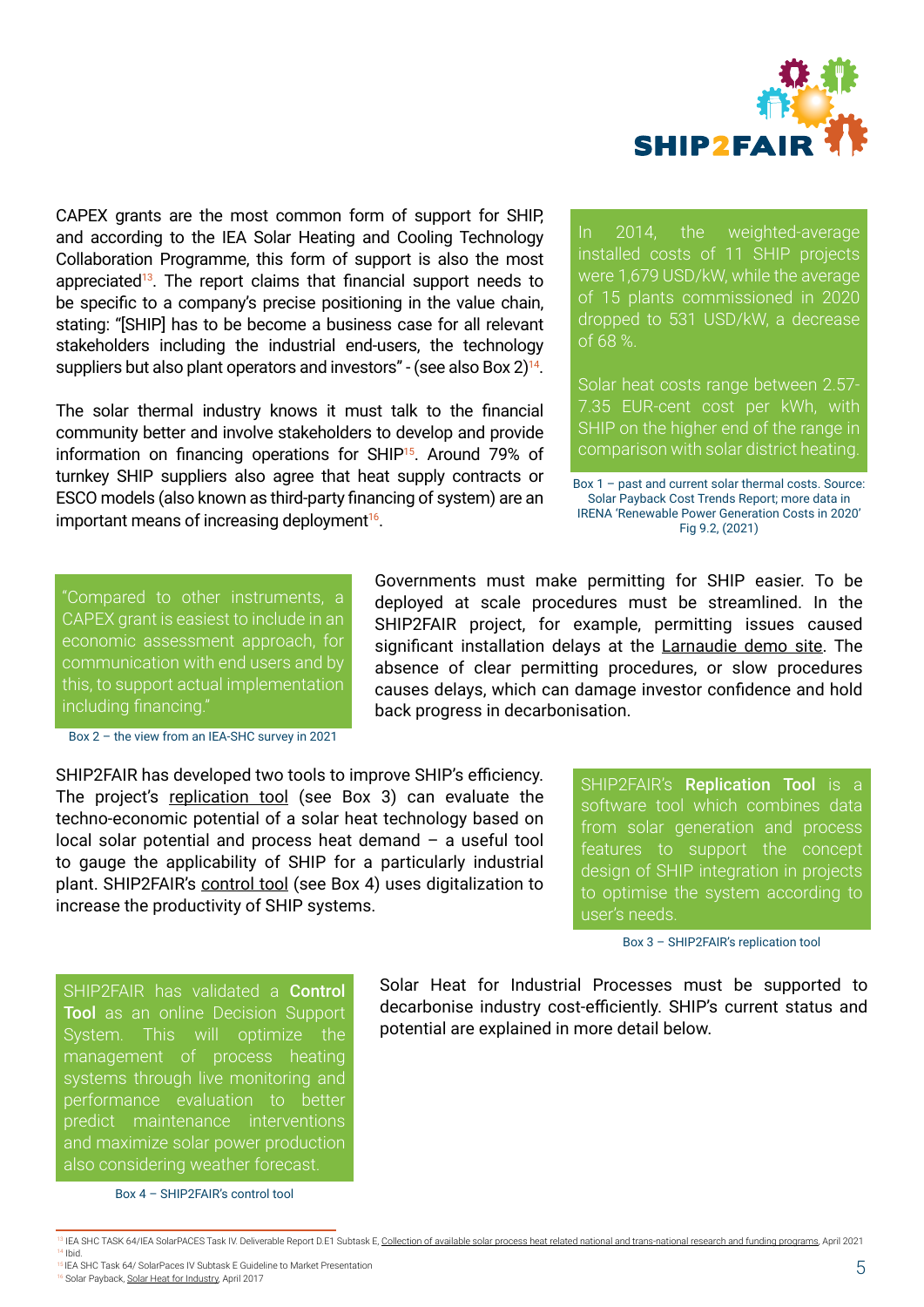

## **Solar heat: an attractive option for industry**

#### **IEA: rapid decarbonisation essential and solar thermal necessary for net-zero**

In May 2021, the International Energy Agency (IEA) published a roadmap with the objective of achieving the Net Zero carbon emission by 2050 for the Global Energy Sector and limiting global temperature rise to 1.5 °C.

In order to limit global temperature increase to 1.5°C, the IEA recommends:

- No investment in new fossil fuel supply beyond projects committed in 2021
- All electricity to be zero-emission in the OECD by 2035, and globally by 2040
- No new fossil fuel boilers sold from 2025

The IEA sees solar thermal as part of the solution to meet these conditions. The IEA calls for:

- A 6x increase in collector area is needed (all applications considered) to achieve a solar thermal collector area of 165 million m²/yr
- Solar heat to covers 11% of the industrial heat demand in 2050 globally. Here, we and Solar Heat Europe want Europe to move first and faster, achieving about this penetration by 2030 – see above.

## **Energy price volatility**

Energy prices are a key issue for the economic well-being of the European Union. From 2000-2019, energy prices have dramatically increased.





This tendency has been accelerated by the economic recovery from the pandemic:

- During the 3rd quarter of 2021: The largest year-on-year price increases were registered in Ireland (+323%), Portugal (+215%) and Spain (+214%), triggered by rising gas prices<sup>17</sup>.
- Wholesale gas prices in Europe continued their sharp increase in the  $3<sup>rd</sup>$  quarter of 2021 as spot contracts rose from 37 €/MWh to 85 €/MWh.

<sup>&</sup>lt;sup>17</sup> European Commission, Gas and Electricity Market Reports, [https://energy.ec.europa.eu/data-and-analysis/market-analysis\\_en](https://energy.ec.europa.eu/data-and-analysis/market-analysis_en)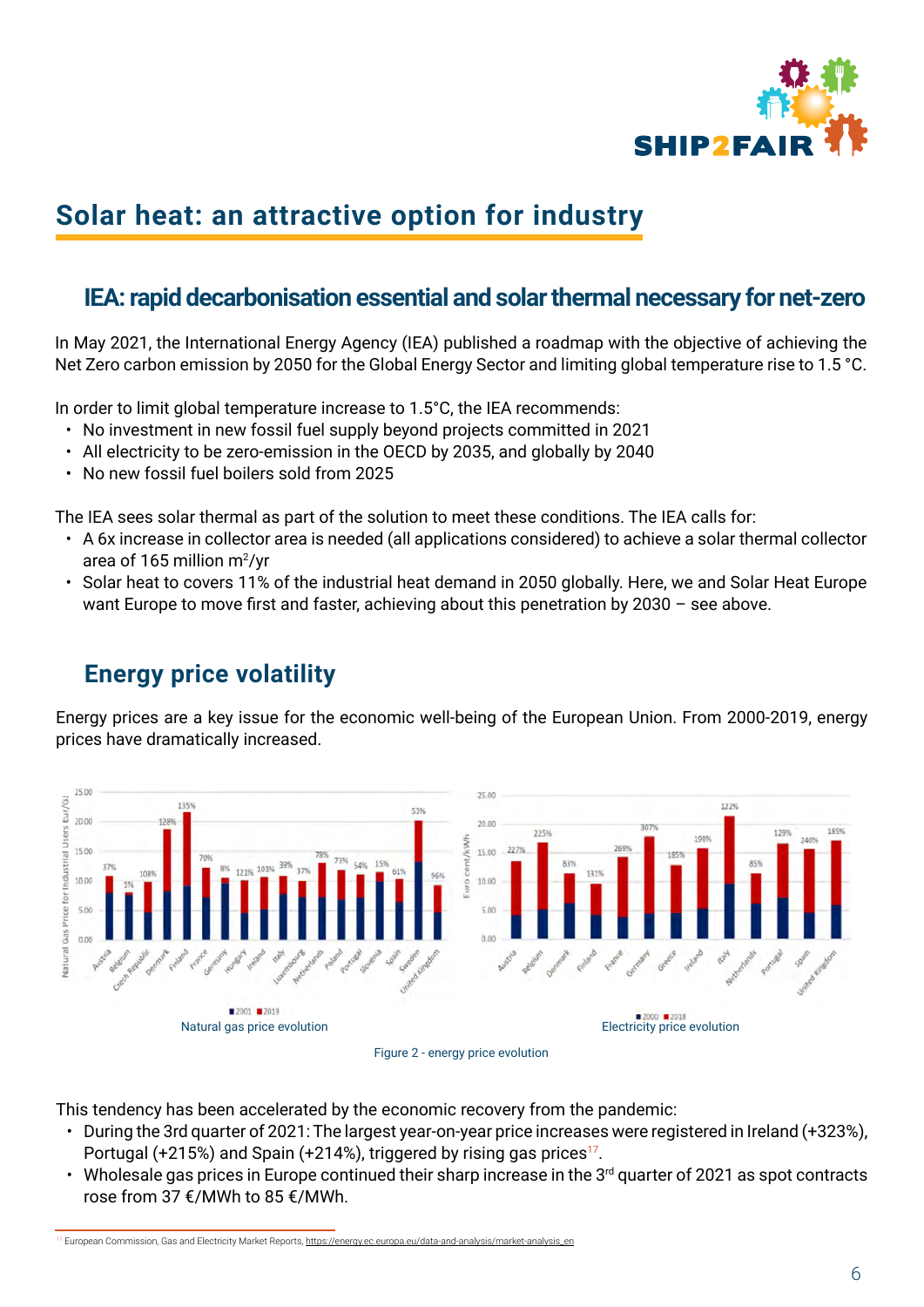

#### **Energy insecurity**

In addition to the pandemic, Russia's invasion of Ukraine has had a huge impact on the energy market. Due to the economic sanctions against Russia, the EU has decided to reduce by 2/3 the import of Russian oil & gas by the end of year to end dependence by 2027. For that, different actions should be taken:

- Reduce the consumption.
- Diversify the providers.
- Increase the renewable energy share.

The decrease in consumption will affect the economic activity. And the provider for diversification will not be an easy task. Russia is the 1<sup>st</sup> gas provider and 2<sup>nd</sup> oil provider worldwide. Russia provides 41% of the European gas and some countries like Finland and Slovakia are more than 75% dependent. Affordable substitution of Russian fuel by other supplies of fossil fuels looks unrealistic, particularly in the long term.

Therefore, it is important to increase the share of renewable energy. Moreover, fossil fuel prices are foreseen to remain at high levels. Solar thermal technology, once installed, operates for little cost. The cost for the owner is the steady repayment of the capital loaned + interest, and/or a return on equity for the initial investment.

### **Capitalising on SHIP's potential**

SHIP technology's advantages as a sustainable source of energy with enormous potential for energy independence, stability, job creation and efficiency are clear. To capitalise on the potential of solar heat in industrial processes, policies must facilitate SHIP's expansion to meet Europe's energy needs.

#### **The energy needs**

The IEA has enlightened that the energy needs in industry represents one third of the global energy consumption and 74% of this energy is consumed as heat.